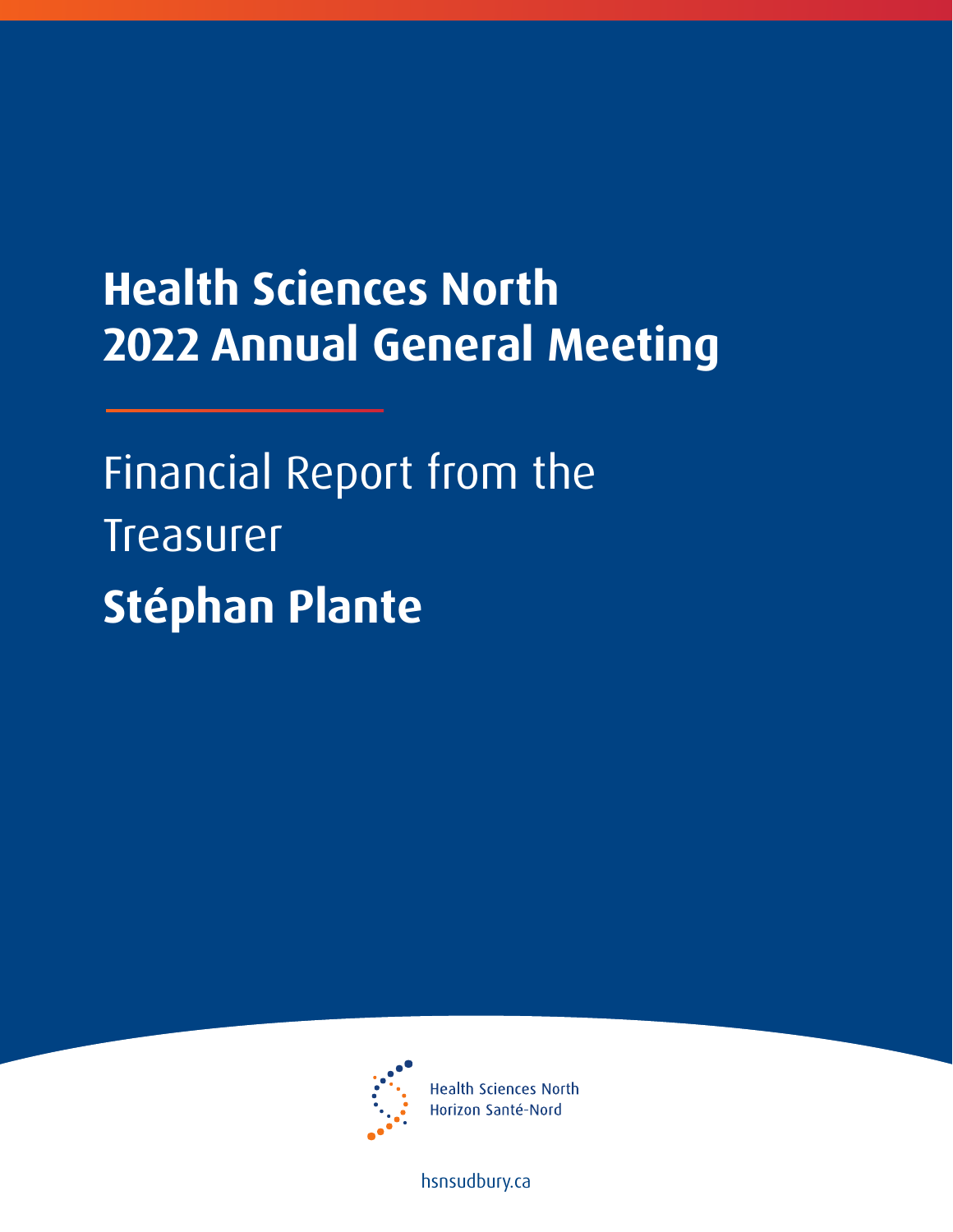## **Financial Presentation Treasurer – Stéphan Plante Annual General Meeting – June 15, 2022**

My name is Stéphan Plante, and as Treasurer of the Board, Chair of the Board's Finance Committee and Vice Chair of the Audit Committee, it is my duty to present the report from our independent auditors, KPMG, as presented to the Audit Committee on May 31<sup>st</sup> and to the Board on June 7<sup>th</sup>.

 provision of audit services for the fiscal period of April 1, 2018 to March 31, 2021 and subsequently through a Board Motion in May 2021 was extended for the fiscal period April 1, 2021 to March 31, 2026. The services of KPMG had been retained by the Board in September 2018 for the

You will find a copy of the Financial Statements on our website, which include:

- The Independent Auditors' Report;
- The Statement of Operations;
- The Statement of Financial Position;
- The Statement of Changes in Net Debt;
- The Statement of Cash Flows; and
- Notes to Financial Statements.

 materiality of \$7.9 million or 1.5% of the prior year's revenues and a posting threshold of KPMG expressed an unqualified or "clean" audit opinion, representing the highest level of assurance under Canadian Auditing Standards. Their opinion is based on a \$400,000, as recommended by KPMG and approved by the Board in November 2021. KPMG determined that materiality levels for other hospitals ranged between 1% and 2.7%, with an average of 1.8%.

The financial statements reflect a number of disclosures relating to the ongoing pandemic and associated funding. Separate materiality levels have been used for testing of pandemic-related operating and capital costs in anticipation of separate reporting to the Ministry of Health.

The financial statements are final, having been approved by the Board on June  $7<sup>th</sup>$ .

I will limit my comments to the Statement of Operations and to the Statement of Financial Position.

If you would like more detailed information, we would be pleased to answer any questions during the Question and Answer period of the agenda.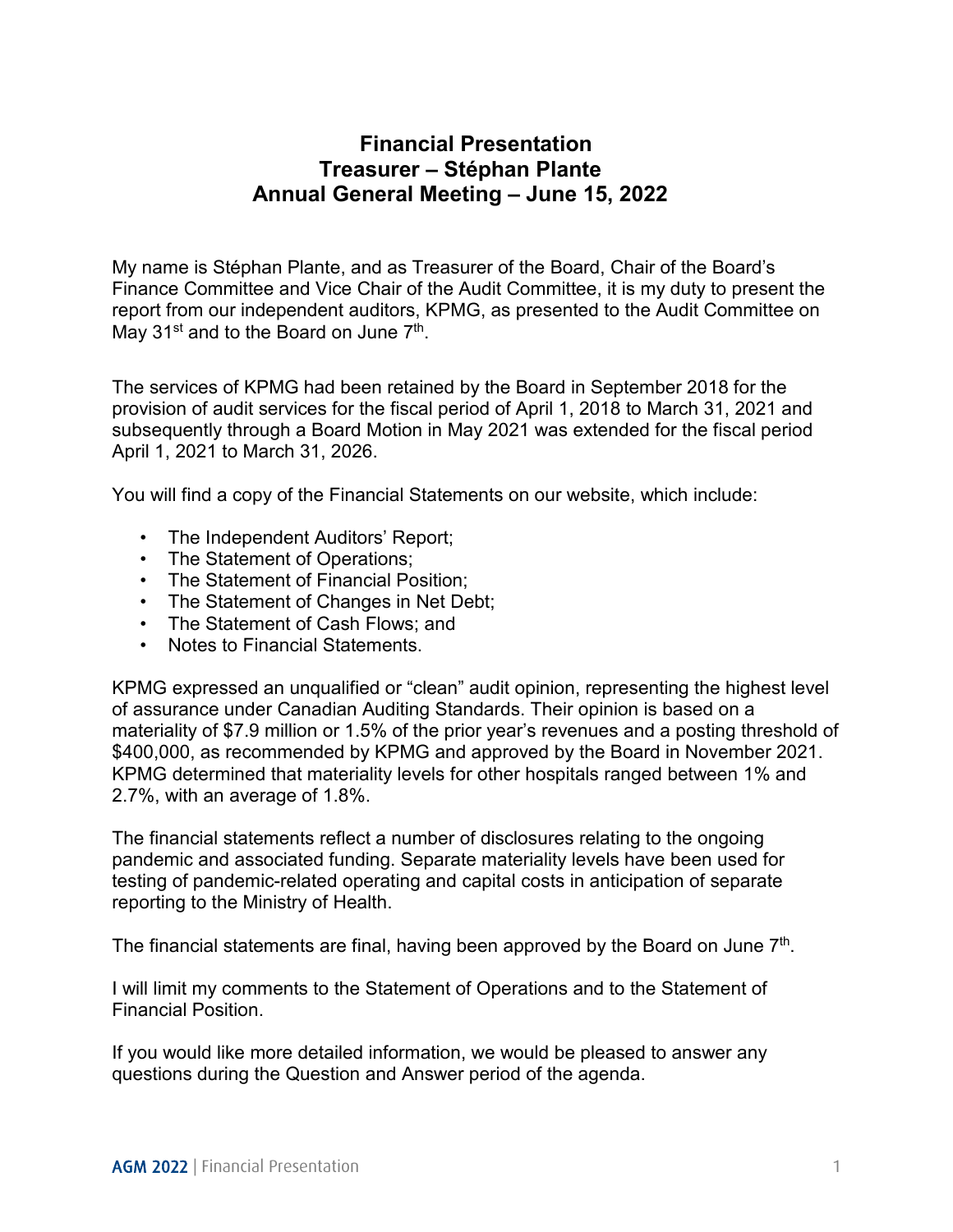With regard to the **Statement of Operation**s:

- Total revenues for regular hospital operations amount to \$555.3 million, with an additional \$44.7 million in revenue for COVID-19 impacts.
- Ministry revenues increased by \$11 million reflecting base funding increases of \$3.1 million and Quality-Based Procedure revenues increasing by \$3.1 million.
- Cancer Care Ontario funding increased by \$5.9 million reflecting increases in QBP revenues by \$2.0 million and dialysis funding of \$1 million.
- Patient services revenue has increased by \$5 million due to increased levels of activity in OHIP and WSIB services and preferred accommodations.
- Other revenues increased by \$5.7 million, primarily due to a donation of supplies of \$1.9 million, WSIB refund of \$0.9 million and an increase in pharmacy revenues of \$0.7 million.
- Operating expenses have increased by \$28.9 million.
- Personnel costs have increased by \$9.3 million or 3.0% reflecting an increase in total hours worked of 3.0% which represents the equivalent of 98 more full-time employees, annual salary increases of 1% to 1.75% depending on the employee group, and one-time pandemic pay or provincially funded premiums of \$2.2 million paid during the fiscal year.
- Ontario Health requires hospitals to not have a deficiency of revenue over expenses from Hospital operations. This is the line that hospitals have to balance.
- HSN completes the 2021-2022 fiscal year with a surplus from Hospital operations of \$1.9 million.
- After incurring annual deficits from hospital operations of \$4.9 million in 2016-2017 and \$8.9 million in 2017-2018, HSN achieved annual surpluses from hospital operations of \$1.8 million in 2018-2019, \$338,000 in 2019-2020, \$2.9 million in 2020-2021 and \$1.9 million in 2021-2022.
- Total revenues exceeded expenses by \$183,000.

## With regard to the **Statement of Financial Position:**

- The cash position has increased by \$34.6 million due to working capital changes and a cash adjusted surplus.
- Accounts receivable have decreased by \$10.8 million, reflecting reduced receivables from the Ministry of Health.
- Inventories have decreased by \$2 million due to lower laboratory inventory levels.
- Prepayments have increased by \$1.1 million.
- Capital assets have increased by \$15.7 million, reflecting \$40.7 million in capital additions offset by \$25.0 million in amortization expense.
- Accounts payable and accrued liabilities have increased by \$34.9 million.
- Deferred capital contributions increased by \$1.8 million, reflecting \$16.6 million of contributions during the year offset by \$14.8 million of contributions recognized as revenue.
- Long-term obligations decreased by \$1.2 million.